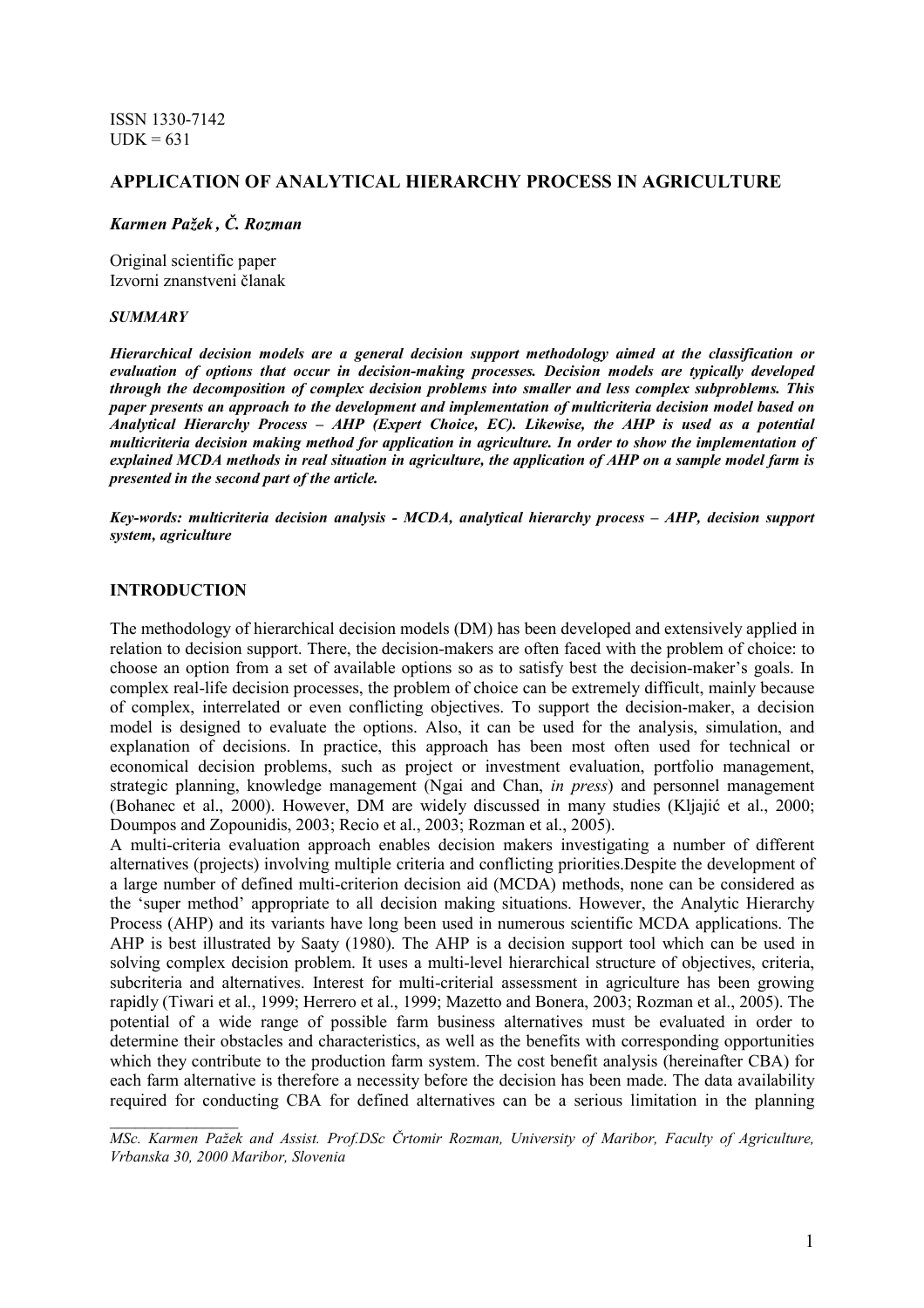process. Experiences described in literature (Rozman et al., 2002; Hester and Cacho, 2003; De Toro and Hansson, 2003; Lisson et al., 2003 and Romera et al., 2003) emphasize that a variety of agricultural problems can be solved with computer modeling. This includes decision problems and project solutions, which have long been predominated by the aforementioned CBA analysis. As reported by Tiwari et al. (1999), reality is complex, and the use of CBA alone may not be sufficient when the decision situation involves consideration of variables which cannot be easily quantified into monetary units and the decision-making process is likely to be influenced by multiple competing criteria. CBA is sometimes also criticized for the limitation that does not generally take into account the interactions between different impacts. The main difficulty when applying a CBA method is that the evaluation of a project must relate to an unambiguous monetary uni-dimensional criterion, since a comprehensive cost-benefit approach requires all project option effects to be transformed into a single monetary dimension (Rogers et al., 1999). At this point in the decision-making process, the analyst should consider aforementioned multi-criteria (objective) decision analysis approach (hereinafter MCDA), which combines different mathematically based methods - the most commonly known approach is aforementioned analytical hierarchical process.

The paper is organized as follows. The first part describes the methodology, development and implementation of multicriteria decision model based on analytic hierarchy process for solving the farm planning problem on a sample model farm. The conclusions and proposals for further study in the second part conclude this paper.

## METHODS

#### Hierarchical decision models

In the first phase in MCDA development the structure of decision hierarchy from the top through the intermediate levels to the lowest level which usually contains the list of alternatives must be performed. The hierarchical decision model is composed of attributes  $X_i$  and utility functions  $F_i$ (Figure 1). Attributes (sometimes also referred to as performance variables or parameters) are variables that represent decision subproblems. They are organized hierarchically so that the attributes occuring at higher levels of the hierarchy depend on lower-level attributes. In theory, a hierarchy is represented by a directed acyclic graph, but in practice it is usually simplified to a tree. According to their position in the hierarchy, we distinguish basic attributes (leaves or terminal nodes) and aggregate attributes (internal nodes, including the roots of the hierarchy). Figure 1 shows an abstract decision model that consists of seven basic attributes  $X_1 - X_7$ , and five aggregate attributes,  $X_8 - X_{12}$  and Y. For each aggregate attribute there is a corresponding utility function F that determines the dependency of that attribute with respect to its immediate descendants in the hierarchy. Options are represented by value  $a_i$  of basic attributes. The evaluation of options is performed by an aggregation carried out from bottom to the top of hierarchy according to its structure and defined utility functions. The overall evaluation (also called utility) of an option is finally represented by the value of one or more root attributes (Y in Figure 1).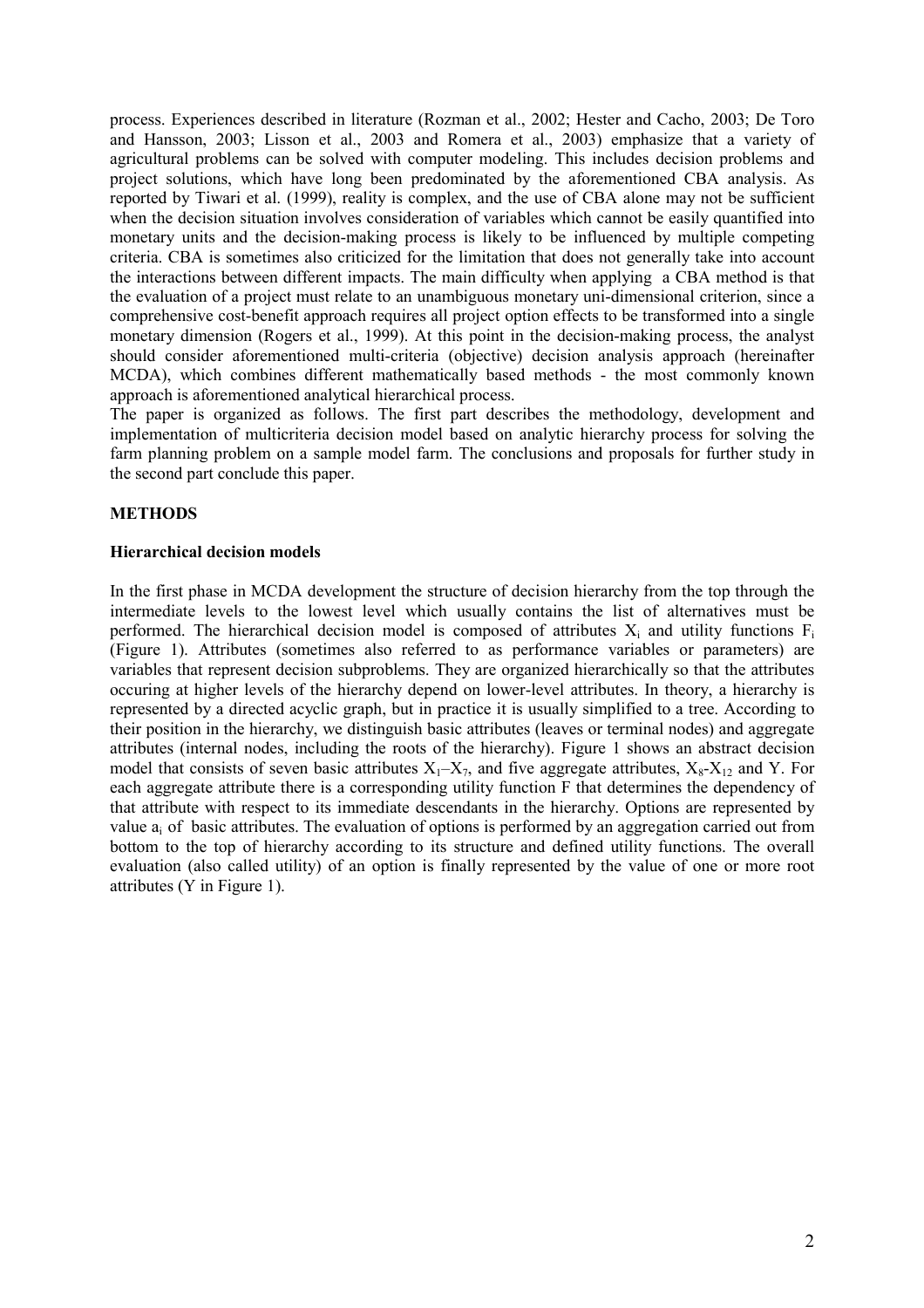

## Figure 1. The MCDA hierarchy structure for evaluating farm planning problem

Slika 1. Struktura višekriterijskog modela za problem izbora poslovne alternative na gospodarstvima

A majority of current multi-attribute decision methods is aimed at the development of quantitative decision models. In such models, all the attributes are continuous, and utility functions are typically defined in terms of attributes' weights, for example as a weighted-average of lower-level attributes. In the next situation we highlight the theory and application of AHP, the most widely used MCDA method.

# Analytic Hierarchy Process (AHP)

The AHP, developed by the mathematician, Thomas L. Saaty (1980), is a practical and effective method for solving multi-criterial decision problems. It is a flexible and powerful tool for handling both qualitative and quantitative multi-criteria problems. Its decision model is based on structuring the elements of the observed problem in terms of how the alternative solutions influence decision criteria, satisfaction of which will show how much particular solution contributes to the accomplishment of the main objective of a decision problem. The AHP uses a multi-level hierarchical structure of objectives, criteria, sub-criteria and alternatives. The typical problem examined by the AHP consists of a set of decision criteria. The pertinent data are derived by using a set of pairwise comparisons. These comparisons are used to obtain the weights of importance of the decision criteria and the relative performance measurements of the alternatives in terms of each individual decision criterion. The hierarchical organization structure of the AHP arranges a decision problem in clusters at different levels; higher level elements transmit influence to lower ones, or lower level elements contribute to the functioning of the higher level ones (Guo and He, 1999). In case that pairwise comparisons are not perfectly consistent, then it provides a mechanism for improving consistency. One of the reasons, which contribute the application of AHP in decision making process, is the development of the Expert Choice <sup>TM2000</sup> software (EC). The EC, computer software package, used to structure the decision into criteria and alternatives, measure the criteria and alternatives using pairwise comparisons, synthesize criteria and subjective inputs to arrive at a prioritized list of alternatives, and report on the sensitivity analysis.

Saaty (1980) developed the following steps for applying the AHP: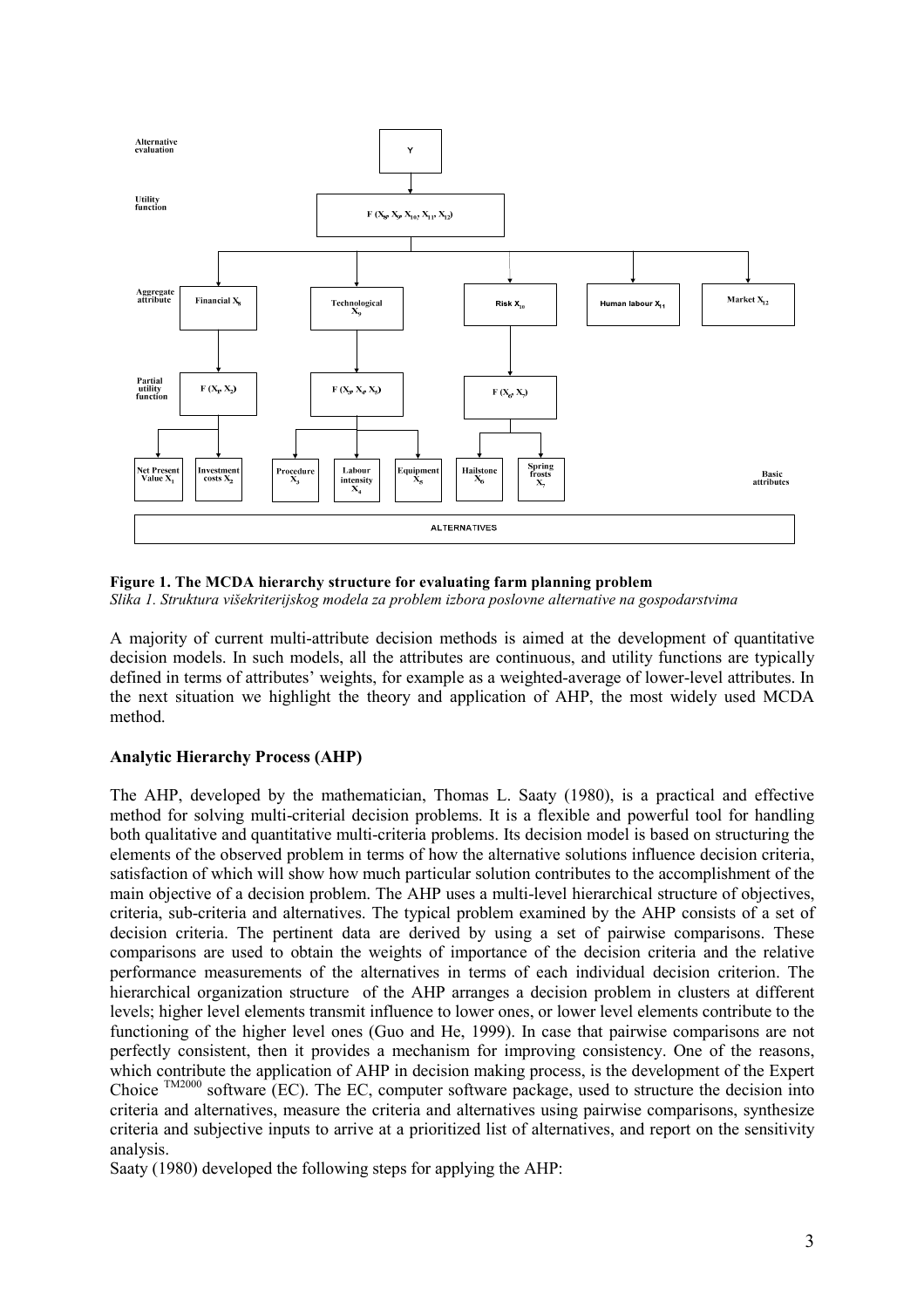1. Define the problem and determine its goal.

2. Structure the hierarchy (Figure 1) from the top (the objectives from a decision-maker's viewpoint) through the intermediate levels (criteria sub-sequent levels depend on) to the lowest level which usually contains the list of alternatives. This classifies the goal and all decision criteria and variables into tree levels. The highest level (level 1) of the hierarchy is the overall goal, level 2 represents the criteria and sub-criteria and level 3 contains the decision alternatives that affect the ultimate selection of the decision problem. All criteria and sub-criteria ultimately contribute to the goal.

3. Once the AHP model is set up, the priorities need to be derived. Weights are assigned to each criterion and sub-criterion. These weights are assigned through a process of pairwise comparison. In pairwise comparison, each objective is compared at a peer level in terms of importance. Construct a set of pair-wise comparison matrices (size n x n) for each of the lower levels with one matrix for each element in the level immediately above by using the relative scale measurement shown in Table 1. The pair-wise comparisons are done in terms of which element dominates the other.

4. There are n  $(n - 1)$  / judgments required to develop the set of matrices in step 3. Reciprocals are automatically assigned in each pair-wise comparison.

5. Hierarchical synthesis is now used to weight the eigenvectors by the weights of the criteria and the sum is taken over all weighted eigenvector entries corresponding to those in the next lower level of the hierarchy.

6. Having made all the pair-wise comparisons, the consistency is determined by using the eigenvalue, λmax, to calculate the consistency index, CI as follows: CI =  $(\lambda$ max – n) / (n – 1), where n is the matrix size. The CI is acceptable, if it does not exceed 0.10. If it is more, the judgment matrix is inconsistent. To obtain a consistent matrix, judgments should be reviewed and improved.

7. Steps 3 - 6 are performed for all levels in the hierarchy.

In order to formulate the AHP model, it is necessary to identify the factors that influence the decision makers (farmer) choice. After discussions with expert group and decision maker the tree identification must be performed. To simplify the application of the AHP decision model, the corresponding software was used (Expert Choice  $\frac{TM2000}{}$ ). The Expert Choice (EC) software was used to make corresponding AHP priority calculations for the observed problem. The Expert Choice simplifies the implementation of the AHP's steps and automates many of its computations (Al – Harbi, 2001). The expert group compared relative importance of each objective in the pair-wise manner using 1-9 (comparison scale where 1 means that importance of two objectives is the same, while 9 means that one criterion is extremely more important that the other, Table 1).

|                                 | Table 1. Judgment scores for the importance/preference of criteria using AHP |
|---------------------------------|------------------------------------------------------------------------------|
| Tablica 1. AHP skala prioriteta |                                                                              |

| Verbal Judgement                                 | Numerical rating |
|--------------------------------------------------|------------------|
| Extremely important / preferred                  |                  |
| Very strongly to extremely important / preferred |                  |
| Very strongly important / preferred              |                  |
| Strongly to very strongly important / preferred  | 6                |
| Strongly important / preferred                   |                  |
| Moderately to strongly important / preferred     |                  |
| Moderately important / preferred                 |                  |
| Egually to moderately important / preferred      |                  |
| Equally important / preferred                    |                  |

The EC software allows us to enter the data for each alternative into the so-called Data Grid, where individual objectives can be entered directly. The use of the Data Grid combines the power of the hierarchy and the pair-wise comparison process with the ability to evaluate hundreds or even thousands of alternatives. Pair-wise comparisons are still used to evaluate the elements in the hierarchy itself, but not for evaluating the alternatives. Alternatives' priorities are established relatively to each covering objective by using ratio scaled rating intensities (scales). This procedure can be particularly useful with large number of alternatives to be evaluated; there is no need to compare alternatives in the pair-wise manner; the values are put directly into the Data Grid and priorities are calculated based on pair wise comparison of intensities.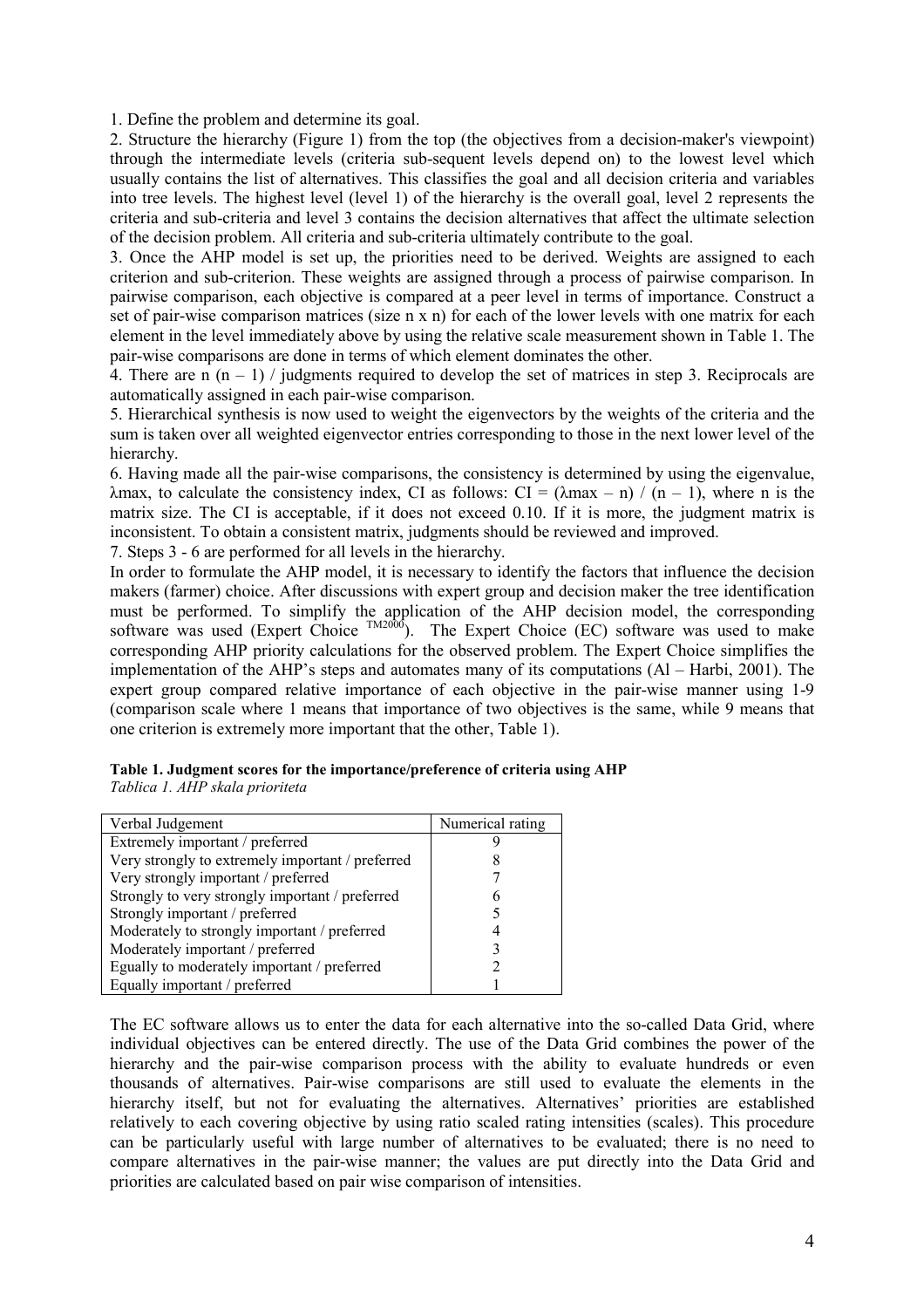## A case study: application of AHP for organic farm decision making support

The AHP is a powerful and flexible decision – making process. It can help the farmer (decision maker) set priorities and make the best decision when both qualitative and quantitative aspects of a decision need to be considered. In order to develop an AHP decision model, the first thing that must be determined are alternatives. Three alternatives on a sample farm were analyzed in AHP decision model. A sample organic farm in Northeast Slovenia was considered to apply the Expert Choice multiobjective decision model. The sample farm is a mixed organic farm (size  $= 8$  ha) with a combination of field crop, livestock and fruit production from a traditional grassland orchard. The following business alternatives were identified and evaluated (using decision model based on AHP methodology as described in Figure 1):

Alternative 1: Traditional grassland orchard fruit processing. The average size of a grassland orchard is 2 ha (apples, plums and pears). Possible processed organic fruit products are: apple vine, apple juice, apple cider, apple brandy, dry fruit (apples, plums and pears) and plum brandy.

Alternative 2: Goat milk processing into cheese (100 milking goats).

Alternative 3: Spelt processing (the spelt is produced on 1 ha) into two equal share of spelt products – spelt grain and spelt flour.

## RESULTS AND DISCUSSION

The identified business alternatives were evaluated with integrated decision simulation system for food production and processing KARSIM 1.0 (DSM) (for details see Pažek et al., 2004) and the multiobjective models developed in AHP (EC) model. In the first step, a financial CBA was computed for three different business alternatives on the organic farm, using the KARSIM 1.0 decision support system. It should be mentioned here that the CBA was computed for 10 years at a 5 % discount rate. The KARSIM 1.0 model also enables technological analysis – i.e. calculation of main inputs used, such as human labour (Table 2).

Table 2. DSM results (NPV calculated at a 5 % discount rate; investment period of 10 years)

Tablica 2. DSM rezultati (5 % diskontna stopa; razdoblje investicije 10 godina)

|                               | Alternative 1 | Alternative 2 | Alternative 3 |
|-------------------------------|---------------|---------------|---------------|
| Investment costs $(\epsilon)$ | 4942          | 41492         | 2917          |
| NPV $(E)$                     | 95088         | -6066         | 10461         |
| Human labour (hours)          | 882           | 9841          |               |

The CBA results (at 5 % discount rate and after 10 years) show financial feasibility of alternatives 1 and 3 while alternative 2 is, at given simulation input parameters, not financially feasible (NPV  $=$  -6066  $\epsilon$ ; mainly due to significantly higher investment costs). The highest NPV value was observed for traditional grassland fruit processing (alternative 1), followed by spelt grain (NPV = 10461  $\epsilon$ ). A relatively high NPV value for alternative 1 can be explained by higher selling prices of different fruit products and higher quantity of processed fruit products that can be produced (apple cider, juice, dry fruit, apple wine, plum brandy). The results of a simulation were further evaluated in the next step using the presented MCDA AHP approach.

In addition to the CBA analysis, the KARSIM 1.0 model provides many technical data for each project. This data is further used for evaluation of some attributes' values. The remaining attribute values are determined by an analyst, i.e. decision-maker (farmer). The assessment of sub-attributes NPV, investment costs, equipment, food processing techniques, and labour intensity was conducted by the computer model automatically. The sub-attributes spring frost probability and hailstone frequency and market objectives were assessed.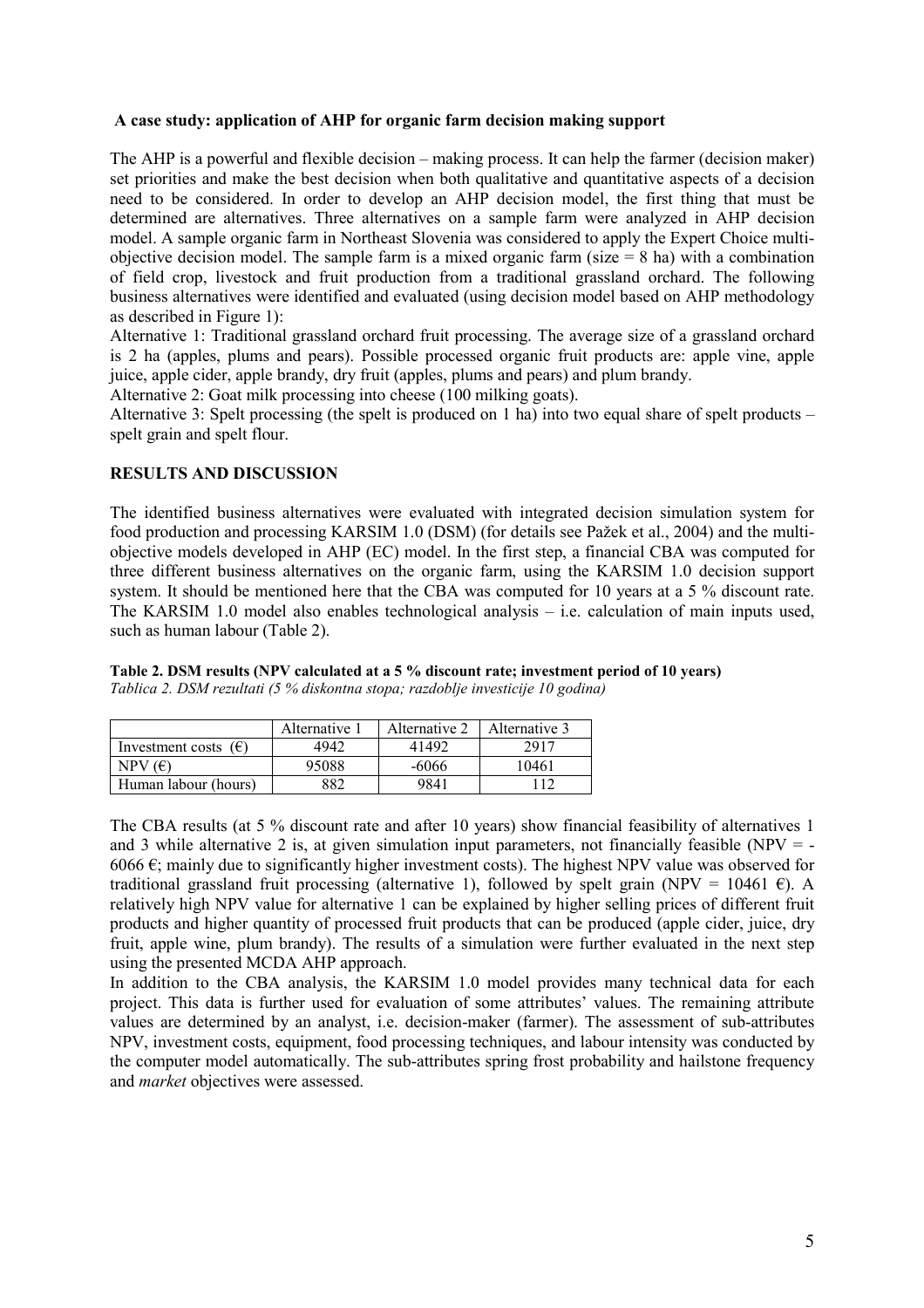|                                                                                                                                                                                                                     | Alternatives: Distributive rac                         | я                    |
|---------------------------------------------------------------------------------------------------------------------------------------------------------------------------------------------------------------------|--------------------------------------------------------|----------------------|
| Goal: ORGANIC FARM<br>Financial criterion (L: ,415)<br>.567), Net Present Value (L: ,667<br>- Investment costs (L: ,333)<br>■Market criterion (L: ,259)<br>Technological criterion (L: ,117)<br>Equipment (L: ,500) | Alternativa 1<br><b>Alternativa 2</b><br>Alternativa 3 | .416<br>.145<br>.439 |
| $\blacksquare$ Processing process (L: ,500)<br>,132), : Risk criterion (L<br>$\blacksquare$ Spring frost probability (L; ,500)<br>- Hailstone (L: ,500)<br>∎Human labour intensity (L: ,077)                        | Information Document                                   |                      |

Figure 2. AHP (EC) priorities for observed farm planning problem on a sample model farm Slika 2. AHP (EC) prioritete poslovnih alternativa na izabranom modelnom gospodarstvu

# Table 3. AHP calculations through individual levels of the hierarchy

Tablica 3. AHP kalkulacije za individualne razine hierarhije

 $\overline{a}$ 

| Alternative    | Financial objective     |                              |             |
|----------------|-------------------------|------------------------------|-------------|
|                | NPV $(W1=0.667)$        | Investment costs $(W=0.333)$ |             |
|                |                         | $\sum \text{Wa}^{-3}$        |             |
| $\,1$          | 0.508<br>0.171          |                              | 0.535       |
| $\overline{2}$ | 0.097                   | 0.024                        | 0.098       |
| $\overline{3}$ | 0.249                   | 0.317                        | 0.367       |
|                |                         |                              |             |
|                |                         |                              |             |
|                | Market objective        |                              |             |
| $\mathbf{1}$   |                         |                              | 0.218       |
| $\overline{2}$ |                         |                              | 0.090       |
| $\overline{3}$ |                         |                              | 0.384       |
|                |                         |                              |             |
|                | Technological objective |                              |             |
|                | Equipment (W=0.500)     | Processing process (W=0.500) |             |
|                |                         | a                            | $\Sigma$ Wa |
| 1              | 0.073                   | 0.053                        | 0.229       |
| $\overline{2}$ | 0.073                   | 0.053                        | 0.229       |
| $\overline{3}$ | 0.073                   | 0.225                        | 0.542       |
|                |                         |                              |             |
|                |                         |                              |             |
|                | Risk objective          |                              |             |
|                | Spring frost (W=0.500)  | Hailstone (W=0.500)          |             |
|                |                         | $\mathbf{a}$                 | $\Sigma$ Wa |
| $\mathbf{1}$   | 0.132                   | 0.269                        | 0.305       |
| $\overline{2}$ | 0.132                   | 0.269                        | 0.305       |
| $\overline{3}$ | 0.245                   | 0.269                        | 0.391       |
|                |                         |                              |             |
|                |                         |                              |             |
|                | Human labour objective  |                              |             |
| 1              |                         |                              | 0.078       |
| $\overline{2}$ |                         |                              | 0.045       |
| $\overline{3}$ |                         |                              | 0.150       |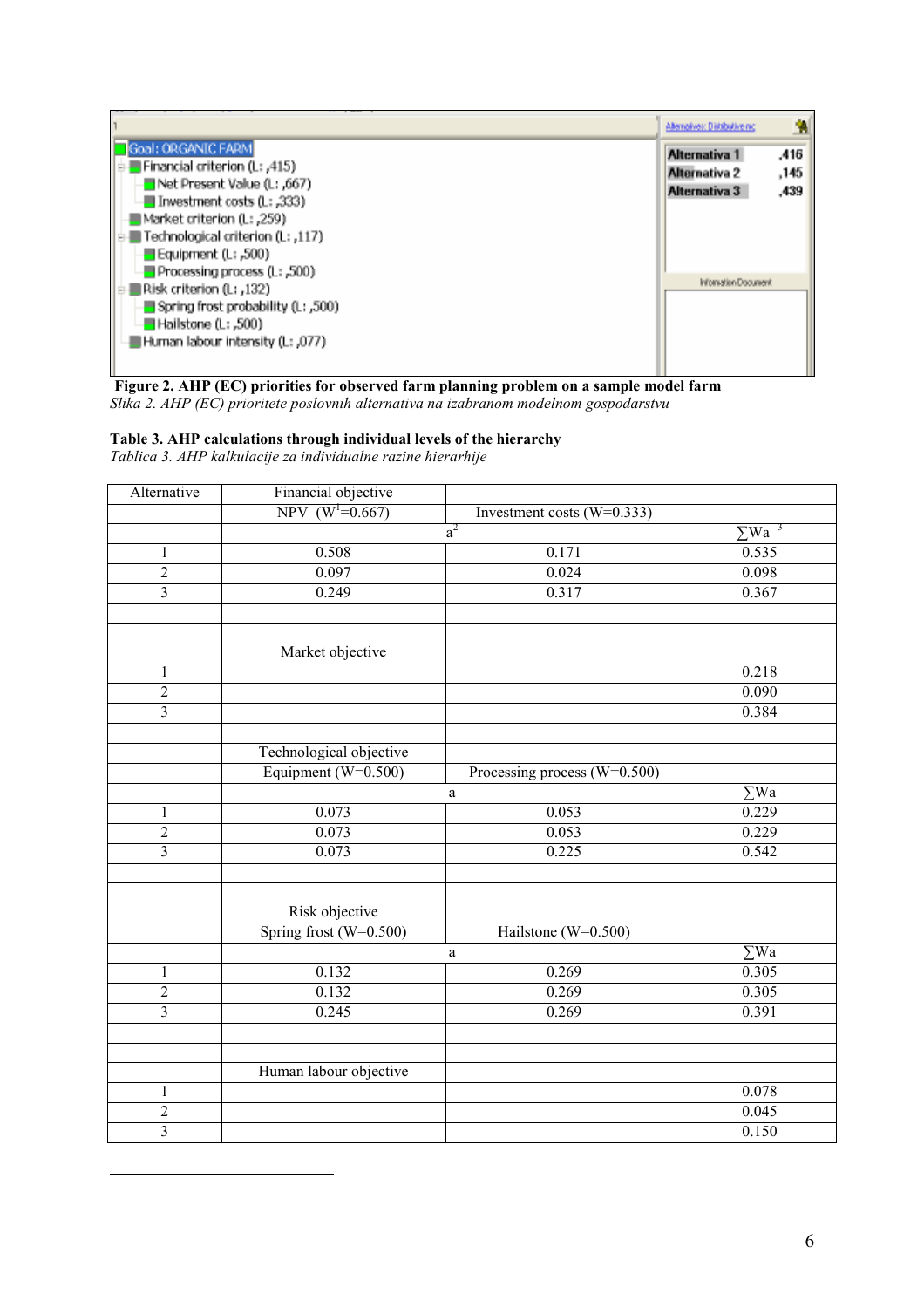<sup>1</sup> \*W - weight; <sup>2</sup>\*a - alternative priority; <sup>3</sup> \* ∑Wa - alternative priority with respect to individual objective (objectives with no sub-levels are assed directly from pair wise comparison matrices)

|               | Financial | Market    | Technological | <b>Risk</b> | Human labour | Total                    |
|---------------|-----------|-----------|---------------|-------------|--------------|--------------------------|
|               | objective | objective | objective     | objective   | objective    |                          |
|               |           |           |               |             |              |                          |
| Weight $(W1)$ | 0.415     | 0.259     | 0.117         | 0.132       | 0.077        |                          |
|               |           |           |               |             |              | $\Sigma$ Wa <sup>3</sup> |
| Alternative 1 | 0.535     | 0.218     | 0.229         | 0.305       | 0.078        | 0.416                    |
| Alternative 2 | 0.098     | 0.090     | 0.229         | 0.305       | 0.045        | 0.145                    |
| Alternative 3 | 0.367     | 0.384     | 0.542         | 0.391       | 0.150        | 0.439                    |

| Table 4. Total priority calculations for the sample organic farm |
|------------------------------------------------------------------|
| Tablica 4. Kalkulacije ukupnih prioriteta poslovnih alternative  |

1\*W – weight; <sup>2\*</sup>a - alternative priority; <sup>3\*</sup>  $\Sigma$ Wa - total alternative priority

The applied AHP methodology should bring unequivocal clarity to the decision which food processing or business alternative should be favoured and implemented on an organic farm (Figure 2, Table 3 and 4). The presented paper is characterized by the most suitable alternative 3-spelt grain processing, which got the highest EC evaluation (0.439) followed by the alternative 1 (0.416) and alternative 2 yielding with the lowest evaluation (0.145). It should also be noted here that AHP method favored alternative 3, while the highest estimated NPV was revealed for alternative 1. The AHP based Expert Choice model presents different rankings of alternatives in comparison to CBA. Moreover, the overall consistency of the input judgements at all levels is within the acceptable ratio of 0.1. The use of AHP (EC) approaches can bring additional information into the decision-making framework.

# **CONCLUSION**

Interest of MCDA in agricultural sector has been growing rapidly. There is no doubt that MCDA (AHP) has come to play an important role in planning and organization of farm business strategy and is a key issue for them. The presented combined methodological framework (AHP) for decision support on organic farms could provide additional information support, bring additional clarity to the decision, and could therefore play an important role in further development of decision support systems on organic farms. The integrated system takes into consideration different independent objectives and enables ranking of different farm business alternatives. Further research could be made in combinations with the AHP resource allocation theory (Forman and Selly, 2002), where calculated priorities could be used for optimal allocation of organic farm resources at constrained investment capital; naturally the AHP hierarchy should be changed correspondingly. The decision model should be also interrelated to the marketing information system (marketing attribute).

## **REFERENCES**

- 1. Al Harbi K.M.A. (2001): Application of the AHP in project management. International Journal of Project Management, 19:19-27.
- 2. Bohanec M., Zupan, B. Rajkovic, V. (2000): Applications of qualitative multi attribute decision models in health care. International Journal of Medical Informatics 58-59:191–205.
- 3. De Toro, A., Hansson, P.A. (2003): Analysis of field machinery performance based on daily soil workability status using discrete event simulation or on average workday probability. Agricultural Systems, 79:109-129.
- 4. Doumpos, M., Zopounidis, C. (2003): A multicriteria classification approach based on pairwise comparisons. European Journal of Operational Research, 158, 2:378-389.
- 5. Expert Choice (2000): Inc., Expert Choice software and manual. 4922 Elsworth Ave., Pittsburgh, PA 15213, USA.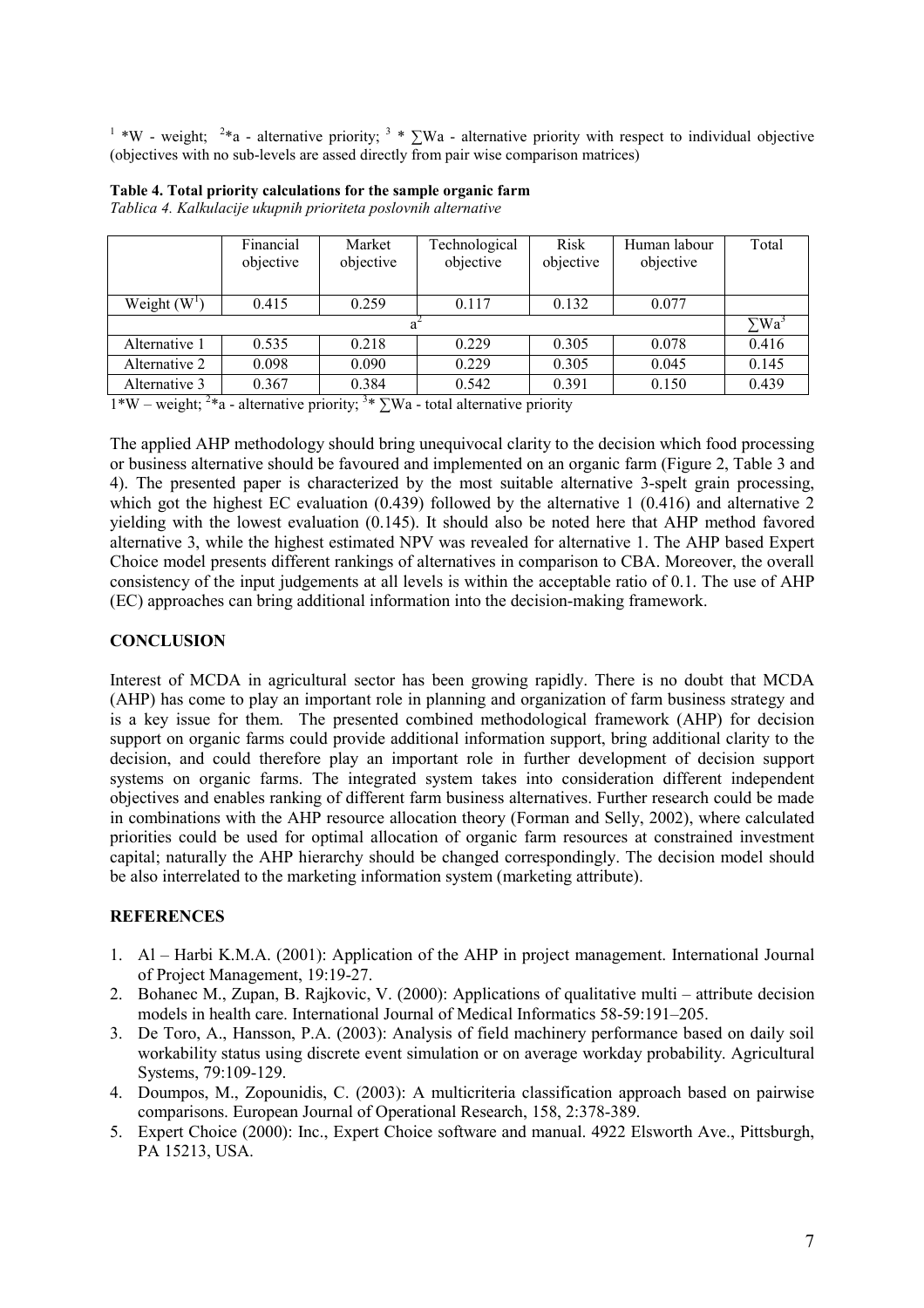- 6. Forman E., Selly M.A. (2002): Decision by Objectives (How to convince Others That you are Right). World Scientific Pub Co Inc, Singapore.
- 7. Guo, L.S., He, Y.S. (1999): Integrated Multi-criterial Decision Model: a Case Study for the Allocation of Facilities in Chinese Agriculture. Journal of agricultural Engineering,73:87-94.
- 8. Herrero M., Fawcett R.H., Dent J.B. (1999): "Bio-economic evaluation of dairy farm management scenarios using integrated simulation and multiple-criteria models." Agricultural Systems 69:169- 188.
- 9. Hester, S.M., Cacho, O. (2003): Modelling apple orchard systems. Agricultural Systems, Vol. 77, Issue 2:137-154.
- 10. Klajić, M., Bernik, I., Škraba., A. (2000): Simulation Approach to Decision assessment in Enterprises. Simulation, 75/4:199-210.
- 11. Lisson, S.N., Brennan, L.E., Bristow, K.L., Keating, B.A., Hughes, D.A. (2003): DAM EA\$Y software for assessing the costs and benefits of on-farm water storage based production systems. Agricultural Systems, 76/1:19-38.
- 12. Mazzeto F., Bonera R. (2003): MEACROS: a tool for multi-criteria evaluation of alternative cropping systems. European Journal of Agronomy 18:379-387.
- 13. Ngai, E.W.T, Chan, E.W.C. Evaluation of knowledge management tools using AHP. Expert Systems with Applications. Article in press.
- 14. Pažek K., Rozman Č., Par V., Turk J. (2004): Finacial analysis of investment in food processing at Slovenian organic farms. V: 39. znanstveni skup Hrvatskih agronoma s meñunarodnim sudjelovanjem, Opatija 17.-20. veljače 2004. Priopćenja. Zagreb: Agronomski fakultet Sveučilišta u Zagrebu, Hrvatska, 2004, 95-96.
- 15. Recio, B., Rubio, F., Criado, J.A. (2003): A decision support system for farm planning using Agrisupport II. Decision Support Systems 36:189-203.
- 16. Rogers M., Bruen M., Maysstre L.Y. (1999): ELECTRE and Decision Support. Kluwer Academic, Publishers, The Netherlands.
- 17. Romera, A.J., Moriss, S.T., Hodgson, J., Stirling, W.D., Woodward, S.J.R. (2003): A model for simulating rule-based management of cow-calf system. Computers and Electronics in Agriculture, 42:67-86.
- 18. Rozman Č., Pažek K., Bavec M., Bavec F., Turk J., Majkovič D. (2005): The Multi-criteria analysis of spelt food processing alternatives on small organic farms. Journal of sustainable agriculture. 28/2 (Article in press).
- 19. Rozman Č., Tojnko S., Turk J., Par V. Pavlovic, M. (2002): "Die Anwendung eines Computersimulationsmodells zur Optimierung der Erweiterung einer Apfelplantage unter den Bedingungen der Republik Slowenien." Berichte über Landwirtschaft 80/4: 632-642.
- 20. Saaty, T.L. (1980): The Analytic Hierarchy Process. New York, McGraw Hill.
- 21. Tiwari D.N., Loof R., Paudyal G.N. (1999): "Environmental-economic decision-making in lowland irrigated agriculture using multi-criteria analysis techniques." Agricultural Systems 60:99-112.

# UPORABA ANALITIČKOG HIERARHIJSKOG PROCESA U POLJOPRIVREDI

## SAŽETAK

Hijerarhijski modeli odlučivanja su opće prihvaćena metodologija za klasifikaciju alternative, koje se javljaju u procesu odlučivanja. Modeli su razvijeni postupkom dekompozicije problema u manje kompleksne podprobleme. U ovom radu predstavljamo razvoj i implementaciju višekriterijskog modela, koji bazira na analitičkom hijerarhijskom procesu – AHP (Expert Choice. EC). U tom smislu AHP se javlja kao potencijalni metodološki pristup za potporu donošenju odluka u poljoprivrednom managementu. U radu je demonstrirana aplikacija AHP na realnom problemu odlučivanja u poljoprivredi na primjeru modelnog ekološkog gospodarstva.

Ključne riječi: višekriterijska analiza odlučivanja – MCDA, analitički hijerarhijski proces – AHP, sistem za potporu odlučivanju u poljoprivredi